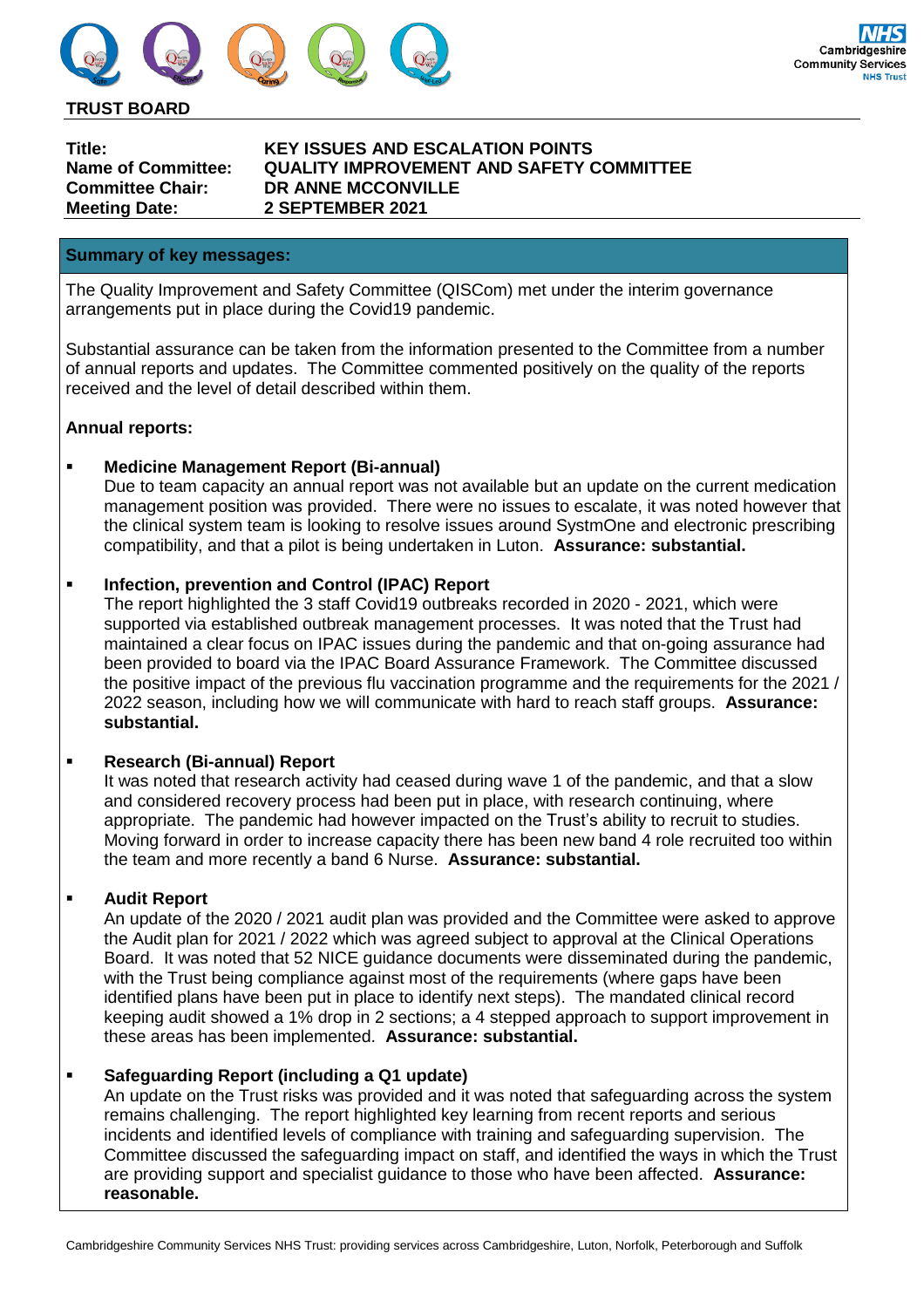# **Library Report**

Three reports were received; the annual report, the 2021/22 plan and some vignettes which highlighted the ways in which library services have recently supported staff. No issues were identified for escalation, however it was noted that it would be useful to increase the visibility of our library resource to staff. **Assurance: substantial**

# **Reports from Committee Sub-groups**:

- **Learning from Deaths -** the summary report is on the Board agenda for September 2021. Of note was the discussion around potential place of death and the experiences of relatives at end of life, an action to understand CCS's practice was delegated to the Learning from Deaths group. **Assurance: substantial.**
- **Clinical and Professional Leaders Group –** the group met in July for the first time since September 2020. The report highlighted for noting a number of policies which had been approved virtually and the meeting's agenda. **Report for noting only.**
- **Infection Prevention & Control (IPAC)** the summary report highlighted that there had been no healthcare acquired infections or serious incident's declared in quarter 1 of 2021 / 2022. Assurance was provided around a low level of legionella which has been detected in one of our properties; appropriate action has been taken in relation to replacing pipework, water flushing and daily water temperature checks. Lateral flow data is now being reviewed weekly at the IPAC huddle and at the IPAC Committee, the team are working with comms to improve compliance. Risk 3194 has been reviewed and closed. **Assurance: substantial.**
- **Strategic Safeguarding** current risks and pressures were highlighted for Q1 within the annual report.
- **Medicines Safety & Governance –** an update was provided within the annual report section of the agenda.
- **Information Governance sub group-** the ICO has closed down an incident which had been escalated to them, the service are reviewing ways to reduce the likelihood of the same type of incident happening again. The team in conjunction with the Data Quality group will be reviewing how we capture patients sexuality on the clinical record (deemed good practice by the Equality Act); the Committee requested that this should be broadened to look at how we capture all 9 of the protected characteristics in line with the Public Sector Requirements. **Assurance: substantial.**
- **Emergency Planning, Resilience and Response Report –** there were no issues to escalate from the report which highlighted the immense amount of work undertaken in the past 12 months not just relating to the command and control requirements and on call arrangements but also winter planning. The Committee noted that last year the level of assurance for this report was 'reasonable', however because of the work completed around Business Continuity Planning it was agreed it was now providing substantial assurance. **Assurance: substantial.**
- **Medical Education Update** noted as a positive report, with no issues to escalate. Highlighted the potential need to increase placement capacity for Student Doctors which may, moving forward include community services. **Assurance: substantial.**

# **Risk Review:**

 An update was provided to the Committee on all risks linked to the 'Outstanding Care' strategic priority. It was noted that risks linked to Safeguarding, IPAC and Medication Management were discussed within individual papers already received by the Committee. Additionally the wider